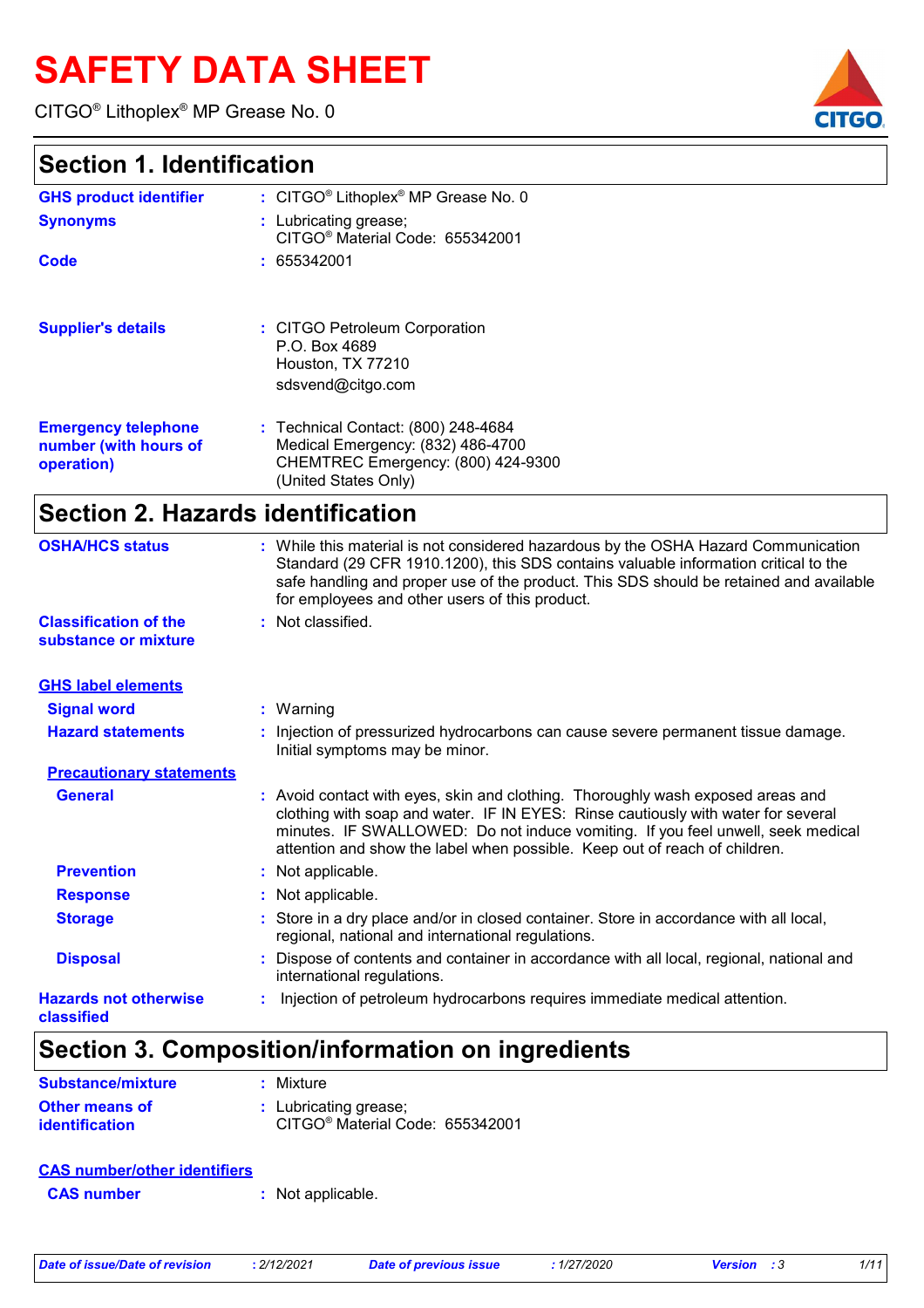### **Section 3. Composition/information on ingredients**

| <b>Ingredient name</b>                                        | $\frac{9}{6}$   | <b>CAS number</b> |
|---------------------------------------------------------------|-----------------|-------------------|
| Distillates (petroleum), hydrotreated heavy naphthenic        | I≥50 - ≤75      | 64742-52-5        |
| Residual oils (petroleum), solvent-dewaxed                    | 210 - ≤25       | 64742-62-7        |
| Distillates (petroleum), hydrotreated heavy paraffinic        | $\geq 10 - 525$ | 64742-54-7        |
| Lithium, 12-hydroxyoctadecanoate sebacate complexes           | ≤10             | 68815-49-6        |
| Phosphorodithioic acid, O,O-di-C1-14-alkyl esters, zinc salts | ՝≤3             | 68649-42-3        |

 $* = \text{Various}$  \*\* = Mixture \*\*\* = Proprietary

Any concentration shown as a range is to protect confidentiality or is due to process variation.

**There are no additional ingredients present which, within the current knowledge of the supplier and in the concentrations applicable, are classified as hazardous to health or the environment and hence require reporting in this section.**

**Occupational exposure limits, if available, are listed in Section 8.**

### **Section 4. First aid measures**

#### **Description of necessary first aid measures**

| <b>Eye contact</b>  | : Immediately flush eyes with plenty of water, occasionally lifting the upper and lower<br>eyelids. Check for and remove any contact lenses. Get medical attention if irritation<br>occurs.                                            |
|---------------------|----------------------------------------------------------------------------------------------------------------------------------------------------------------------------------------------------------------------------------------|
| <b>Inhalation</b>   | : Remove victim to fresh air and keep at rest in a position comfortable for breathing. Get<br>medical attention if symptoms occur.                                                                                                     |
| <b>Skin contact</b> | : Flush contaminated skin with plenty of water. Remove contaminated clothing and<br>shoes. Get medical attention if symptoms occur.                                                                                                    |
| <b>Ingestion</b>    | : Wash out mouth with water. Remove victim to fresh air and keep at rest in a position<br>comfortable for breathing. Do not induce vomiting unless directed to do so by medical<br>personnel. Get medical attention if symptoms occur. |

#### **Most important symptoms/effects, acute and delayed**

| <b>Potential acute health effects</b> |                                                                                                                     |
|---------------------------------------|---------------------------------------------------------------------------------------------------------------------|
| <b>Eye contact</b>                    | : No known significant effects or critical hazards.                                                                 |
| <b>Inhalation</b>                     | : No known significant effects or critical hazards.                                                                 |
| <b>Skin contact</b>                   | : Injection of pressurized hydrocarbons can cause severe permanent tissue damage.<br>Initial symptoms may be minor. |
| <b>Ingestion</b>                      | : No known significant effects or critical hazards.                                                                 |
| <b>Over-exposure signs/symptoms</b>   |                                                                                                                     |
| <b>Eye contact</b>                    | : No specific data.                                                                                                 |
| <b>Inhalation</b>                     | : No specific data.                                                                                                 |
| <b>Skin contact</b>                   | : No specific data.                                                                                                 |
| <b>Ingestion</b>                      | : No specific data.                                                                                                 |
|                                       | <u>Indication of immediate medical attention and special treatment needed, if necessary</u>                         |
| <b>Notes to physician</b>             | : In the event of injection in underlying tissue, immediate treatment should include                                |

|                                   | extensive incision, debridement and saline irrigation. Inadequate treatment can result in |
|-----------------------------------|-------------------------------------------------------------------------------------------|
|                                   | ischemia and gangrene. Early symptoms may be minimal.                                     |
| <b>Specific treatments</b>        | : Treat symptomatically and supportively.                                                 |
| <b>Protection of first-aiders</b> | : No action shall be taken involving any personal risk or without suitable training.      |

#### **See toxicological information (Section 11)**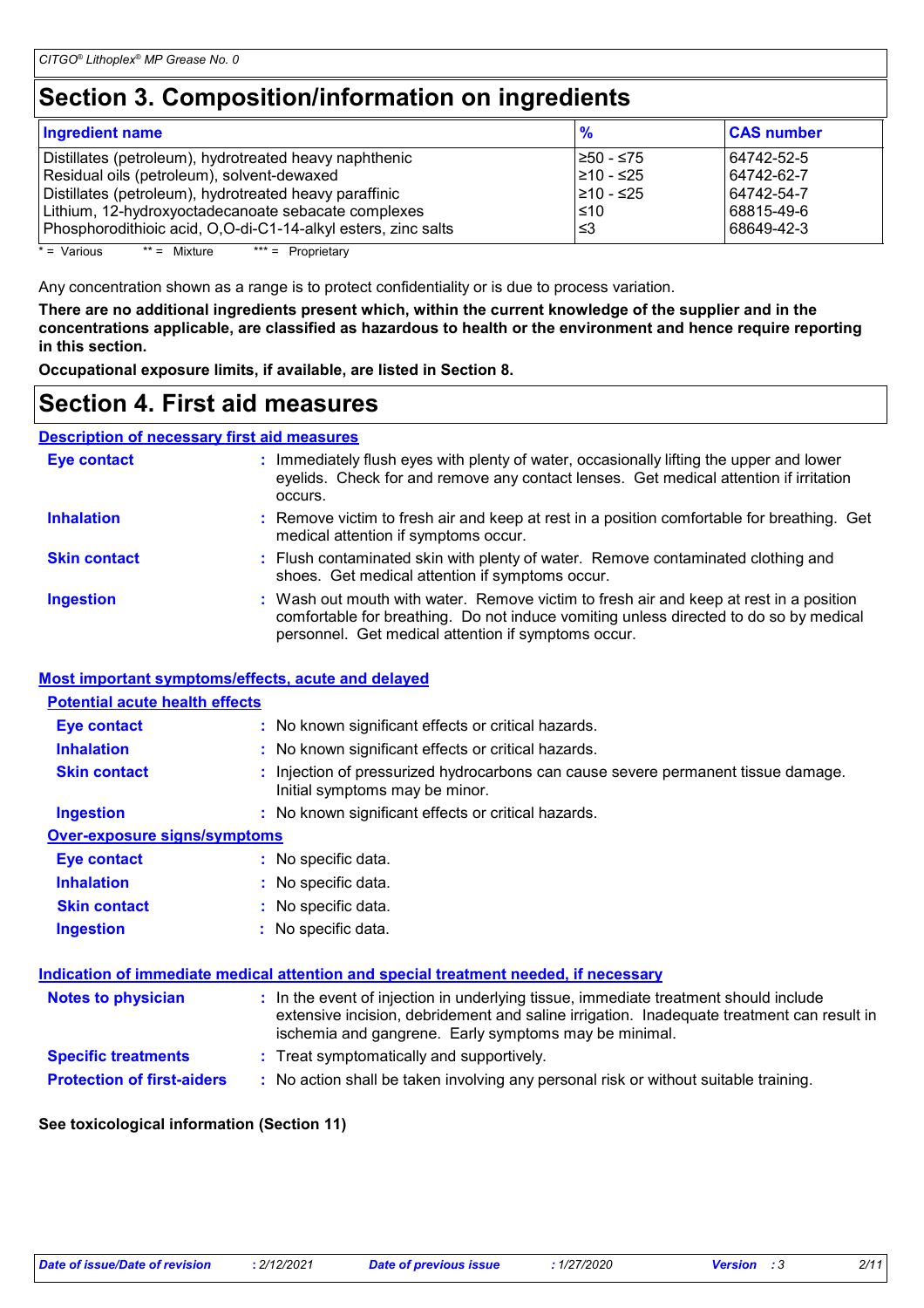### **Section 5. Fire-fighting measures**

| <b>Extinguishing media</b>                               |                                                                                                                                                                                                     |
|----------------------------------------------------------|-----------------------------------------------------------------------------------------------------------------------------------------------------------------------------------------------------|
| <b>Suitable extinguishing</b><br>media                   | : Use an extinguishing agent suitable for the surrounding fire.                                                                                                                                     |
| <b>Unsuitable extinguishing</b><br>media                 | : None known.                                                                                                                                                                                       |
| <b>Specific hazards arising</b><br>from the chemical     | : No specific fire or explosion hazard.                                                                                                                                                             |
| <b>Hazardous thermal</b><br>decomposition products       | Decomposition products may include the following materials:<br>carbon dioxide<br>carbon monoxide<br>sulfur oxides<br>metal oxide/oxides                                                             |
| <b>Special protective actions</b><br>for fire-fighters   | : Promptly isolate the scene by removing all persons from the vicinity of the incident if<br>there is a fire. No action shall be taken involving any personal risk or without suitable<br>training. |
| <b>Special protective</b><br>equipment for fire-fighters | Fire-fighters should wear appropriate protective equipment and self-contained breathing<br>apparatus (SCBA) with a full face-piece operated in positive pressure mode.                              |

### **Section 6. Accidental release measures**

|                                                              | <b>Personal precautions, protective equipment and emergency procedures</b>                                                                                                                                                                                                                                                                       |
|--------------------------------------------------------------|--------------------------------------------------------------------------------------------------------------------------------------------------------------------------------------------------------------------------------------------------------------------------------------------------------------------------------------------------|
| For non-emergency<br>personnel                               | : No action shall be taken involving any personal risk or without suitable training.<br>Evacuate surrounding areas. Keep unnecessary and unprotected personnel from<br>entering. Do not touch or walk through spilled material. Put on appropriate personal<br>protective equipment.                                                             |
| For emergency responders :                                   | If specialized clothing is required to deal with the spillage, take note of any information in<br>Section 8 on suitable and unsuitable materials. See also the information in "For non-<br>emergency personnel".                                                                                                                                 |
| <b>Environmental precautions</b>                             | : Avoid dispersal of spilled material and runoff and contact with soil, waterways, drains<br>and sewers. Inform the relevant authorities if the product has caused environmental<br>pollution (sewers, waterways, soil or air).                                                                                                                  |
| <b>Methods and materials for containment and cleaning up</b> |                                                                                                                                                                                                                                                                                                                                                  |
| <b>Small spill</b>                                           | : Move containers from spill area. Vacuum or sweep up material and place in a<br>designated, labeled waste container. Dispose of via a licensed waste disposal<br>contractor.                                                                                                                                                                    |
| <b>Large spill</b>                                           | : Move containers from spill area. Prevent entry into sewers, water courses, basements<br>or confined areas. Vacuum or sweep up material and place in a designated, labeled<br>waste container. Dispose of via a licensed waste disposal contractor. Note: see<br>Section 1 for emergency contact information and Section 13 for waste disposal. |

# **Section 7. Handling and storage**

### **Precautions for safe handling**

| <b>Protective measures</b>                       | : Put on appropriate personal protective equipment (see Section 8).                                                                                                                                                                                                                                                                                           |
|--------------------------------------------------|---------------------------------------------------------------------------------------------------------------------------------------------------------------------------------------------------------------------------------------------------------------------------------------------------------------------------------------------------------------|
| <b>Advice on general</b><br>occupational hygiene | : Eating, drinking and smoking should be prohibited in areas where this material is<br>handled, stored and processed. Workers should wash hands and face before eating,<br>drinking and smoking. Remove contaminated clothing and protective equipment before<br>entering eating areas. See also Section 8 for additional information on hygiene<br>measures. |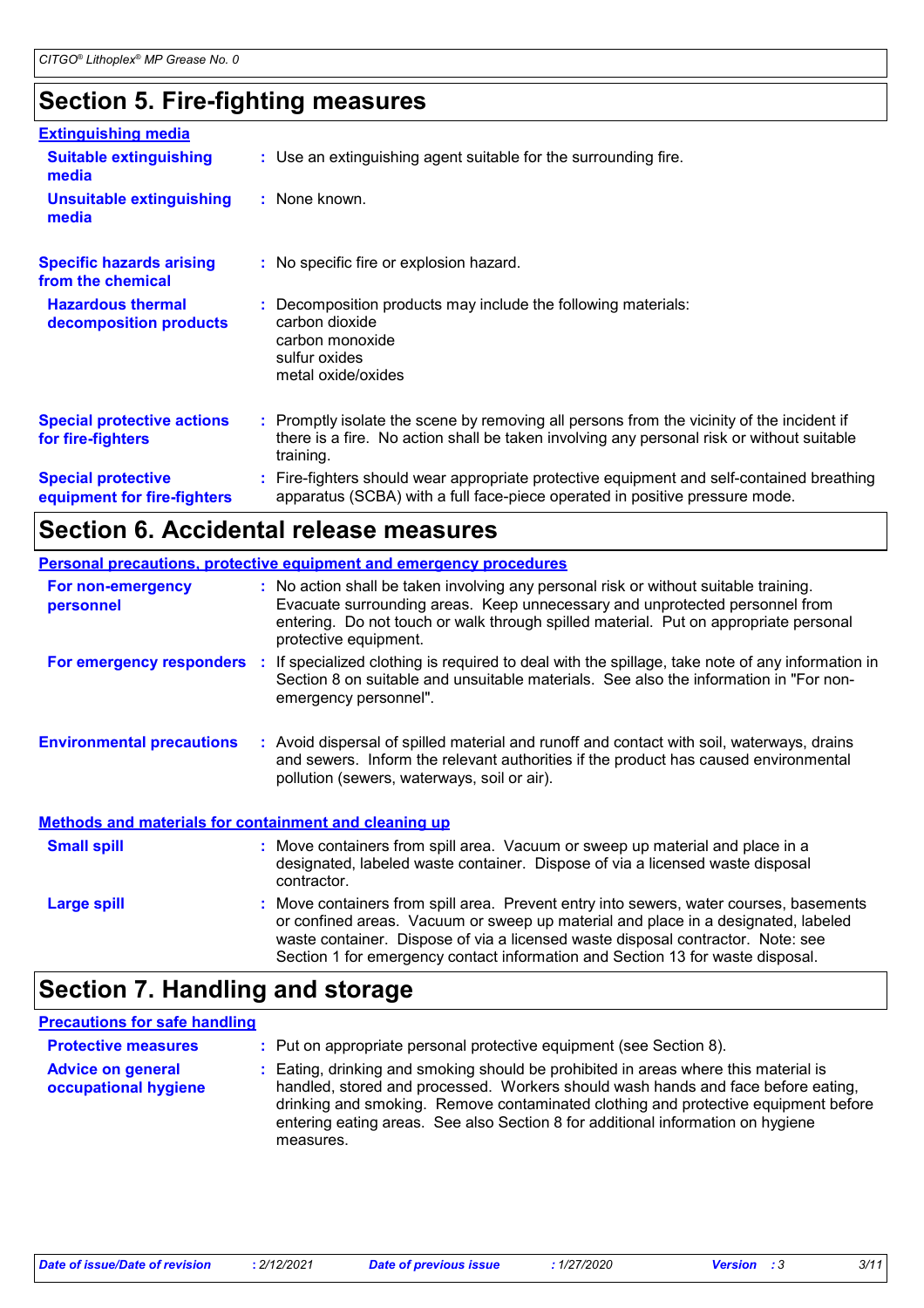# **Section 7. Handling and storage**

| <b>Conditions for safe storage,</b><br>including any<br><i>incompatibilities</i> | Store in accordance with local regulations. Store in original container protected from<br>direct sunlight in a dry, cool and well-ventilated area, away from incompatible materials<br>(see Section 10) and food and drink. Keep container tightly closed and sealed until<br>ready for use. Containers that have been opened must be carefully resealed and kept<br>upright to prevent leakage. Do not store in unlabeled containers. Use appropriate<br>containment to avoid environmental contamination. See Section 10 for incompatible<br>materials before handling or use. |
|----------------------------------------------------------------------------------|----------------------------------------------------------------------------------------------------------------------------------------------------------------------------------------------------------------------------------------------------------------------------------------------------------------------------------------------------------------------------------------------------------------------------------------------------------------------------------------------------------------------------------------------------------------------------------|
|                                                                                  | Bulk Storage Conditions: Do not apply heat or flame to stockpiled material. Rotate<br>stock to reduce the potential for hot spots. Do not store with oxidizers. Minimize dust<br>creation by keeping material moist and/or covered.                                                                                                                                                                                                                                                                                                                                              |

### **Section 8. Exposure controls/personal protection**

#### **Control parameters**

#### **Occupational exposure limits**

| <b>Ingredient name</b>                                 | <b>Exposure limits</b>                                                                                                                                                                                                                                                                                                             |
|--------------------------------------------------------|------------------------------------------------------------------------------------------------------------------------------------------------------------------------------------------------------------------------------------------------------------------------------------------------------------------------------------|
| Distillates (petroleum), hydrotreated heavy naphthenic | ACGIH TLV (United States, 3/2019).<br>TWA: 5 mg/m <sup>3</sup> 8 hours. Form: Inhalable<br>Ifraction<br>OSHA PEL (United States, 5/2018).<br>TWA: 5 mg/m <sup>3</sup> 8 hours.<br>NIOSH REL (United States, 10/2016).<br>TWA: 5 mg/m <sup>3</sup> 10 hours. Form: Mist<br>STEL: 10 mg/m <sup>3</sup> 15 minutes. Form: Mist        |
| Residual oils (petroleum), solvent-dewaxed             | ACGIH TLV (United States, 6/2013).<br>TWA: 5 mg/m <sup>3</sup> 8 hours. Form: Inhalable<br><b>I</b> fraction<br>NIOSH REL (United States, 4/2013).<br>TWA: 5 mg/m <sup>3</sup> 10 hours. Form: Mist<br>STEL: 10 mg/m <sup>3</sup> 15 minutes. Form: Mist<br>OSHA PEL (United States, 2/2013).<br>TWA: 5 mg/m <sup>3</sup> 8 hours. |
| Distillates (petroleum), hydrotreated heavy paraffinic | ACGIH TLV (United States, 3/2019).<br>TWA: 5 mg/m <sup>3</sup> 8 hours. Form: Inhalable<br>fraction<br>OSHA PEL (United States, 5/2018).<br>TWA: 5 mg/m <sup>3</sup> 8 hours.<br>NIOSH REL (United States, 10/2016).<br>TWA: 5 mg/m <sup>3</sup> 10 hours. Form: Mist<br>STEL: 10 mg/m <sup>3</sup> 15 minutes. Form: Mist         |
| Lithium, 12-hydroxyoctadecanoate sebacate complexes    | <b>ACGIH TLV (United States).</b><br>TWA: 10 mg/m <sup>3</sup> 8 hours.                                                                                                                                                                                                                                                            |

| <b>Appropriate engineering</b><br><b>controls</b> | : Good general ventilation should be sufficient to control worker exposure to airborne<br>contaminants.                                                                                                                                                                                                                                         |
|---------------------------------------------------|-------------------------------------------------------------------------------------------------------------------------------------------------------------------------------------------------------------------------------------------------------------------------------------------------------------------------------------------------|
| <b>Environmental exposure</b><br><b>controls</b>  | : Emissions from ventilation or work process equipment should be checked to ensure<br>they comply with the requirements of environmental protection legislation. In some<br>cases, vapor controls, filters or engineering modifications to the process equipment will<br>be necessary to reduce emissions to acceptable levels.                 |
| <b>Individual protection measures</b>             |                                                                                                                                                                                                                                                                                                                                                 |
| <b>Hygiene measures</b>                           | : Wash hands, forearms and face thoroughly after handling chemical products, before<br>eating, smoking and using the lavatory and at the end of the working period.<br>Appropriate techniques should be used to remove potentially contaminated clothing.<br>Wash contaminated clothing before reusing. Ensure that eyewash stations and safety |

showers are close to the workstation location.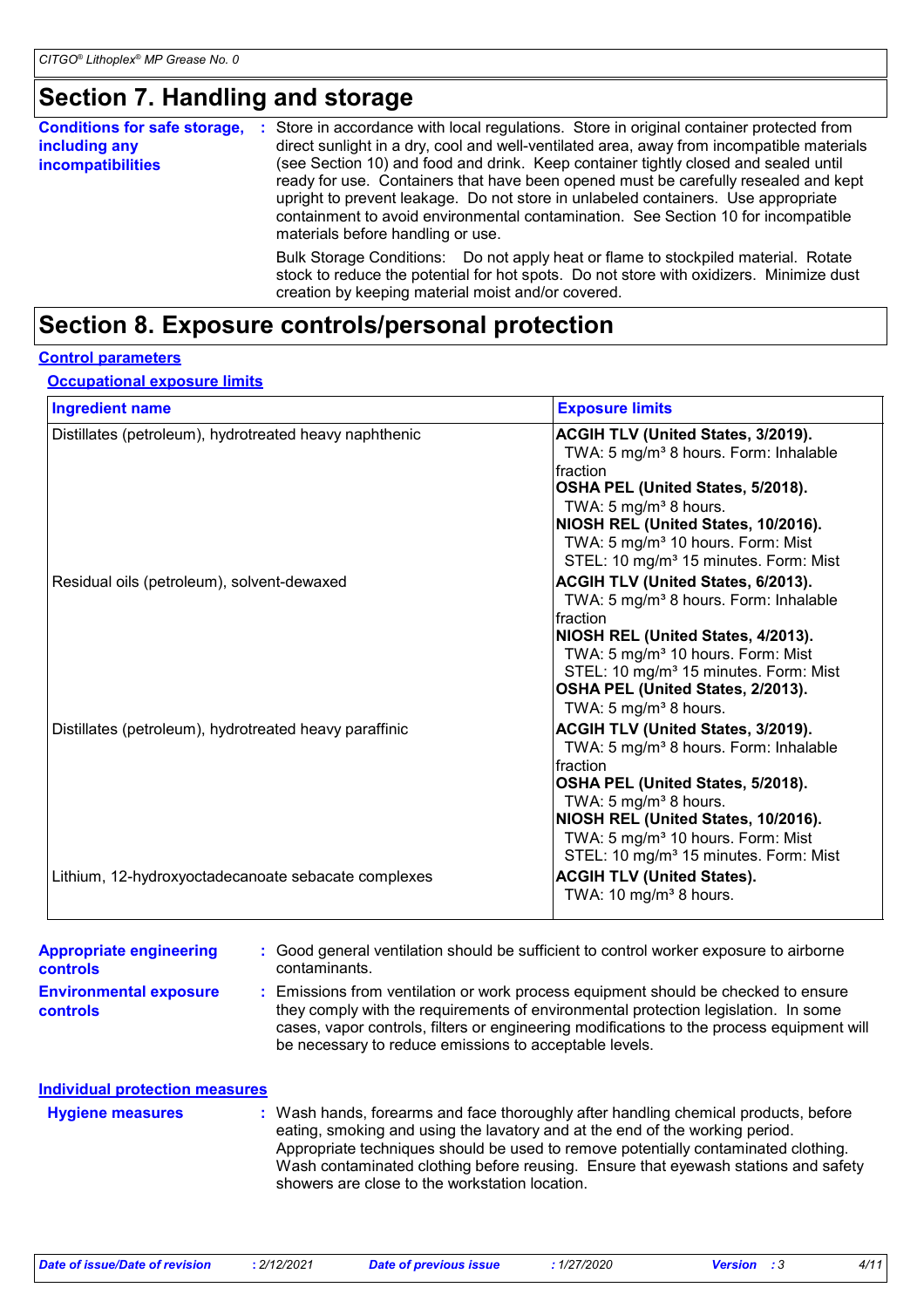# **Section 8. Exposure controls/personal protection**

| <b>Eye/face protection</b>    | : Safety glasses equipped with side shields are recommended as minimum protection in<br>industrial settings. If contact is possible, the following protection should be worn, unless<br>the assessment indicates a higher degree of protection: Safety eyewear complying with<br>an approved standard should be used when a risk assessment indicates this is<br>necessary to avoid exposure to liquid splashes, mists, gases or dusts. If inhalation<br>hazards exist, a full-face respirator may be required instead. |
|-------------------------------|-------------------------------------------------------------------------------------------------------------------------------------------------------------------------------------------------------------------------------------------------------------------------------------------------------------------------------------------------------------------------------------------------------------------------------------------------------------------------------------------------------------------------|
| <b>Skin protection</b>        |                                                                                                                                                                                                                                                                                                                                                                                                                                                                                                                         |
| <b>Hand protection</b>        | : Chemical-resistant gloves complying with an approved standard should be worn at all<br>times when handling chemical products if a risk assessment indicates this is necessary.                                                                                                                                                                                                                                                                                                                                        |
| <b>Body protection</b>        | : Personal protective equipment for the body should be selected based on the task being<br>performed and the risks involved and should be approved by a specialist before<br>handling this product.                                                                                                                                                                                                                                                                                                                     |
| <b>Other skin protection</b>  | : Appropriate footwear and any additional skin protection measures should be selected<br>based on the task being performed and the risks involved and should be approved by a<br>specialist before handling this product.                                                                                                                                                                                                                                                                                               |
| <b>Respiratory protection</b> | : Avoid inhalation of gases, vapors, mists or dusts. Use a properly fitted, particulate filter<br>respirator complying with an approved standard if a risk assessment indicates this is<br>necessary. Respirator selection must be based on known or anticipated exposure<br>levels, the hazards of the product and the safe working limits of the selected respirator.                                                                                                                                                 |

# **Section 9. Physical and chemical properties**

| <b>Appearance</b>                               |                                                            |
|-------------------------------------------------|------------------------------------------------------------|
| <b>Physical state</b>                           | : Solid. [Tacky]                                           |
| <b>Color</b>                                    | Dark gray.                                                 |
| Odor                                            | Petroleum.                                                 |
| рH                                              | Not available.                                             |
| <b>Boiling point</b>                            | Not available.                                             |
| <b>Flash point</b>                              | Open cup: $>150^{\circ}$ C ( $>302^{\circ}$ F) [Estimated] |
| <b>Evaporation rate</b>                         | $:$ <1 (n-butyl acetate. = 1)                              |
| Lower and upper explosive<br>(flammable) limits | : Not available.                                           |
| <b>Vapor pressure</b>                           | $:$ <0.013 kPa (<0.1 mm Hg) [room temperature]             |
| <b>Vapor density</b>                            | : $>10$ [Air = 1]                                          |
| <b>Relative density</b>                         | : 0.93                                                     |
| <b>Density Ibs/gal</b>                          | $:$ Estimated 7.75 lbs/gal                                 |
| Density gm/cm <sup>3</sup>                      | Not available.                                             |
| <b>Gravity, <sup>o</sup>API</b>                 | : Estimated 21 $@$ 60 F                                    |
| <b>Solubility</b>                               | Insoluble in the following materials: cold water.          |
| Flow time (ISO 2431)                            | Not available.                                             |
| <b>NLGI Grade</b>                               | 0<br>t                                                     |

# **Section 10. Stability and reactivity**

| Date of issue/Date of revision               | : 2/12/2021<br><b>Date of previous issue</b>                                      | : 1/27/2020                                                                         | <b>Version</b> :3 | 5/11 |
|----------------------------------------------|-----------------------------------------------------------------------------------|-------------------------------------------------------------------------------------|-------------------|------|
| <b>Incompatible materials</b>                | : No specific data.                                                               |                                                                                     |                   |      |
| <b>Conditions to avoid</b>                   | : No specific data.                                                               |                                                                                     |                   |      |
| <b>Possibility of hazardous</b><br>reactions | : Under normal conditions of storage and use, hazardous reactions will not occur. |                                                                                     |                   |      |
| <b>Chemical stability</b>                    | : The product is stable.                                                          |                                                                                     |                   |      |
| <b>Reactivity</b>                            | under US GHS Definition(s).                                                       | : Not expected to be Explosive, Self-Reactive, Self-Heating, or an Organic Peroxide |                   |      |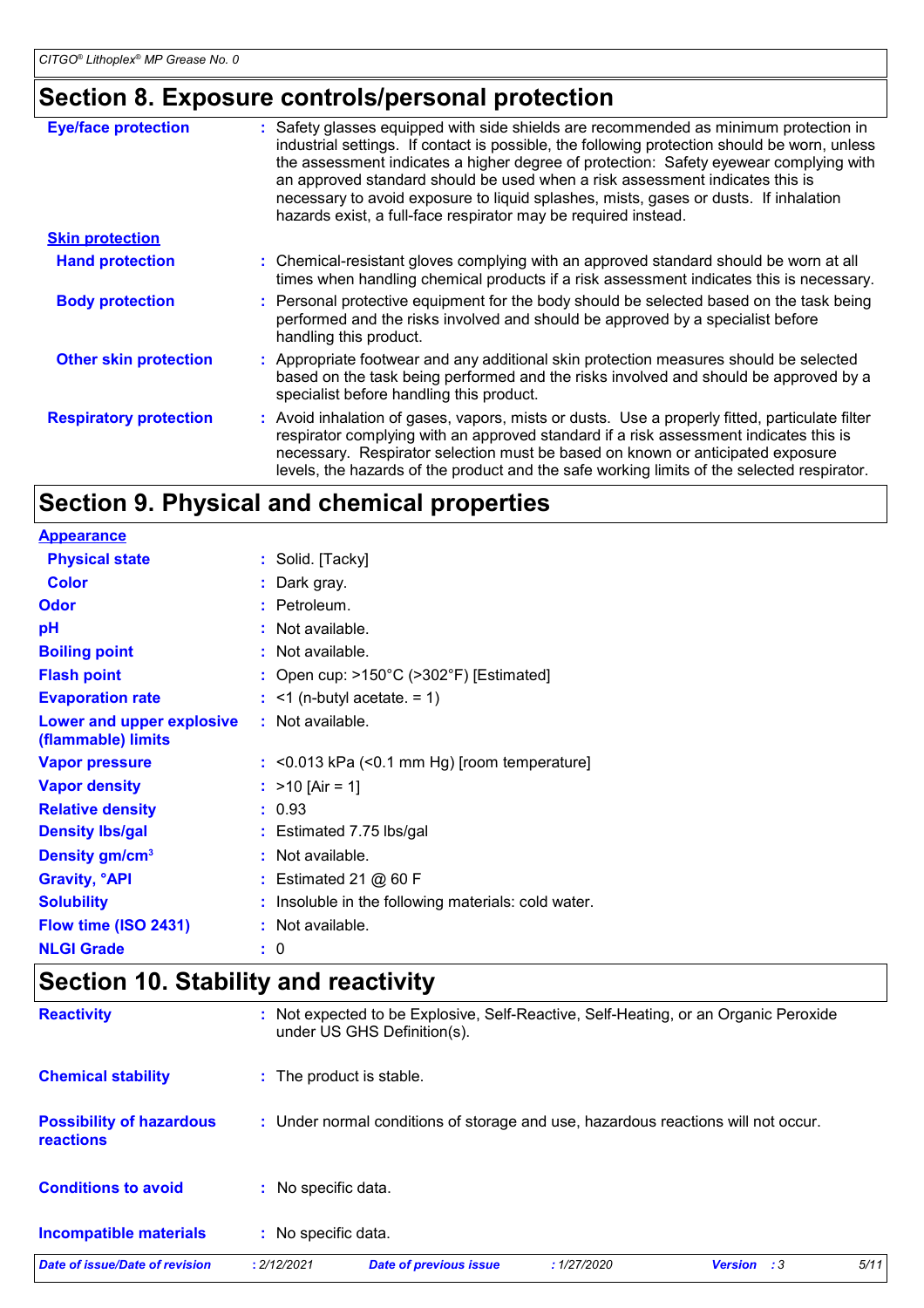### **Section 10. Stability and reactivity**

#### **Hazardous decomposition products**

Under normal conditions of storage and use, hazardous decomposition products should **:** not be produced.

### **Section 11. Toxicological information**

#### **Information on toxicological effects**

| <b>Acute toxicity</b> |
|-----------------------|
|                       |

| <b>Product/ingredient name</b>                                       | <b>Result</b> | <b>Species</b> | <b>Dose</b> | <b>Exposure</b> |
|----------------------------------------------------------------------|---------------|----------------|-------------|-----------------|
| Distillates (petroleum),<br>hydrotreated heavy<br>naphthenic         | LD50 Oral     | Rat            | >5000 mg/kg |                 |
|                                                                      | LD50 Oral     | Rat            | >5000 mg/kg |                 |
| Distillates (petroleum),<br>hydrotreated heavy paraffinic            | LD50 Dermal   | Rat            | >5000 mg/kg |                 |
|                                                                      | LD50 Oral     | Rat            | >5000 mg/kg |                 |
| Phosphorodithioic acid, O,O-<br>di-C1-14-alkyl esters, zinc<br>salts | ILD50 Dermal  | Rabbit         | 2000 mg/kg  |                 |
|                                                                      | LD50 Oral     | Rabbit         | 2000 mg/kg  |                 |
|                                                                      | LD50 Oral     | Rat            | 2890 mg/kg  |                 |

**Conclusion/Summary : Distillates (petroleum), hydrotreated heavy naphthenic**: Mineral oil mists derived from highly refined oils are reported to have low acute and sub-acute toxicities in animals. Effects from single and short-term repeated exposures to high concentrations of mineral oil mists well above applicable workplace exposure levels include lung inflammatory reaction, lipoid granuloma formation and lipoid pneumonia. In acute and sub-acute studies involving exposures to lower concentrations of mineral oil mists at or near current work place exposure levels produced no significant toxicological effects. **Distillates (petroleum), hydrotreated heavy paraffinic**: Mineral oil mists derived from highly refined oils are reported to have low acute and sub-acute toxicities in animals. Effects from single and short-term repeated exposures to high concentrations of mineral oil mists well above applicable workplace exposure levels include lung inflammatory reaction, lipoid granuloma formation and lipoid pneumonia. In acute and sub-acute studies involving exposures to lower concentrations of mineral oil mists at or near current work place exposure levels produced no significant toxicological effects. **Phosphorodithioic acid, O,O-di-C1-14-alkyl esters, zinc salts**: INHALATION (LC50), Acute: > 1310 mg/L (Rat screen level)(4 hours). DRAIZE EYE, Acute: Moderate to severe eye irritant. (Rabbit). DRAIZE DERMAL, Acute: Mild to moderate skin irritant. (Rabbit). BUEHLER DERMAL, Acute: Non-sensitizing. (Guinea Pig).

28-Day DERMAL, Sub-Chronic: Severe skin irritant. (Rabbit). Reported reduced food consumption resulting in weight loss and testicular atrophy.

**Irritation/Corrosion**

Not available.

**Skin Eyes**

- **:** No additional information.
	- **:** No additional information.
	- **:** No additional information.

**:** No additional information. **:** No additional information.

**Sensitization**

Not available.

**Respiratory**

- **Skin**
- **Respiratory**

**Mutagenicity**

Not available.

**Conclusion/Summary :** No additional information.

#### **Carcinogenicity**

*Date of issue/Date of revision* **:** *2/12/2021 Date of previous issue : 1/27/2020 Version : 3 6/11*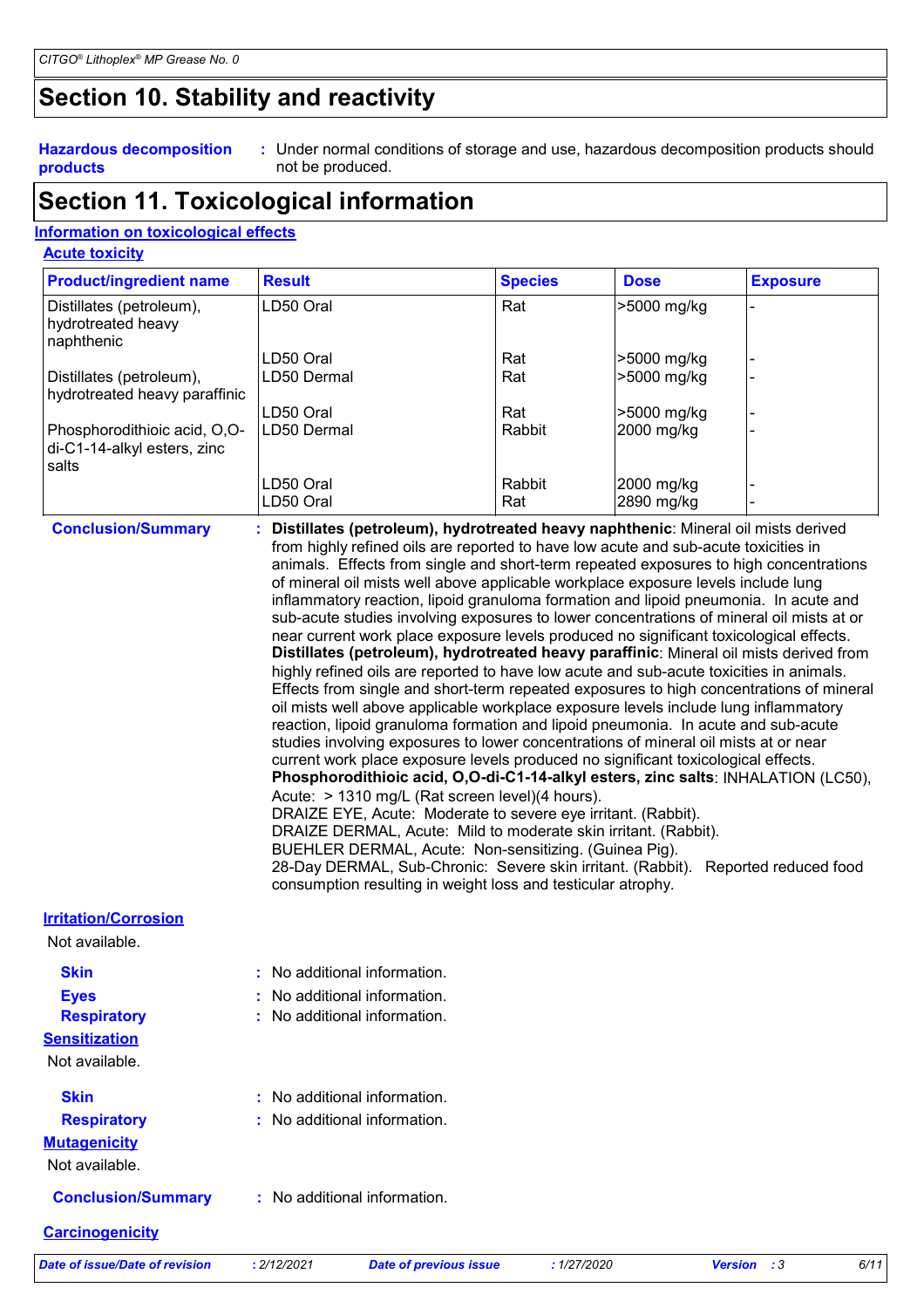# **Section 11. Toxicological information**

| Not available.                                                              |                                                                                                                   |
|-----------------------------------------------------------------------------|-------------------------------------------------------------------------------------------------------------------|
| <b>Conclusion/Summary</b>                                                   | : No additional information.                                                                                      |
| <b>Reproductive toxicity</b>                                                |                                                                                                                   |
| Not available.                                                              |                                                                                                                   |
| <b>Conclusion/Summary</b>                                                   | : No additional information.                                                                                      |
| <b>Teratogenicity</b>                                                       |                                                                                                                   |
| Not available.                                                              |                                                                                                                   |
| <b>Conclusion/Summary</b>                                                   | : No additional information.                                                                                      |
| <b>Specific target organ toxicity (single exposure)</b>                     |                                                                                                                   |
| Not available.                                                              |                                                                                                                   |
| <b>Specific target organ toxicity (repeated exposure)</b><br>Not available. |                                                                                                                   |
| <b>Aspiration hazard</b>                                                    |                                                                                                                   |
| Not available.                                                              |                                                                                                                   |
|                                                                             |                                                                                                                   |
| <b>Information on the likely</b>                                            | : Routes of entry anticipated: Dermal.                                                                            |
| routes of exposure                                                          |                                                                                                                   |
| <b>Potential acute health effects</b>                                       |                                                                                                                   |
| <b>Eye contact</b>                                                          | : No known significant effects or critical hazards.                                                               |
| <b>Inhalation</b>                                                           | No known significant effects or critical hazards.                                                                 |
| <b>Skin contact</b>                                                         | Injection of pressurized hydrocarbons can cause severe permanent tissue damage.<br>Initial symptoms may be minor. |
| <b>Ingestion</b>                                                            | : No known significant effects or critical hazards.                                                               |
|                                                                             |                                                                                                                   |
|                                                                             | <b>Symptoms related to the physical, chemical and toxicological characteristics</b>                               |
| <b>Eye contact</b>                                                          | No specific data.                                                                                                 |
| <b>Inhalation</b>                                                           | No specific data.                                                                                                 |
| <b>Skin contact</b>                                                         | No specific data.                                                                                                 |
| <b>Ingestion</b>                                                            | No specific data.                                                                                                 |
|                                                                             | Delayed and immediate effects and also chronic effects from short and long term exposure                          |
| <b>Short term exposure</b>                                                  |                                                                                                                   |
| <b>Potential immediate</b><br>effects                                       | : Not available.                                                                                                  |
| <b>Potential delayed effects</b>                                            | : Not available.                                                                                                  |
| Long term exposure                                                          |                                                                                                                   |
| <b>Potential immediate</b><br>effects                                       | Not available.                                                                                                    |
| <b>Potential delayed effects</b>                                            | : Not available.                                                                                                  |
| <b>Potential chronic health effects</b>                                     |                                                                                                                   |
| Not available.                                                              |                                                                                                                   |
| <b>General</b>                                                              | No known significant effects or critical hazards.<br>t                                                            |
| <b>Carcinogenicity</b>                                                      | No known significant effects or critical hazards.                                                                 |
| <b>Mutagenicity</b>                                                         | No known significant effects or critical hazards.                                                                 |
| <b>Teratogenicity</b>                                                       | No known significant effects or critical hazards.                                                                 |
| <b>Developmental effects</b>                                                | No known significant effects or critical hazards.                                                                 |
| <b>Fertility effects</b>                                                    | No known significant effects or critical hazards.                                                                 |
|                                                                             |                                                                                                                   |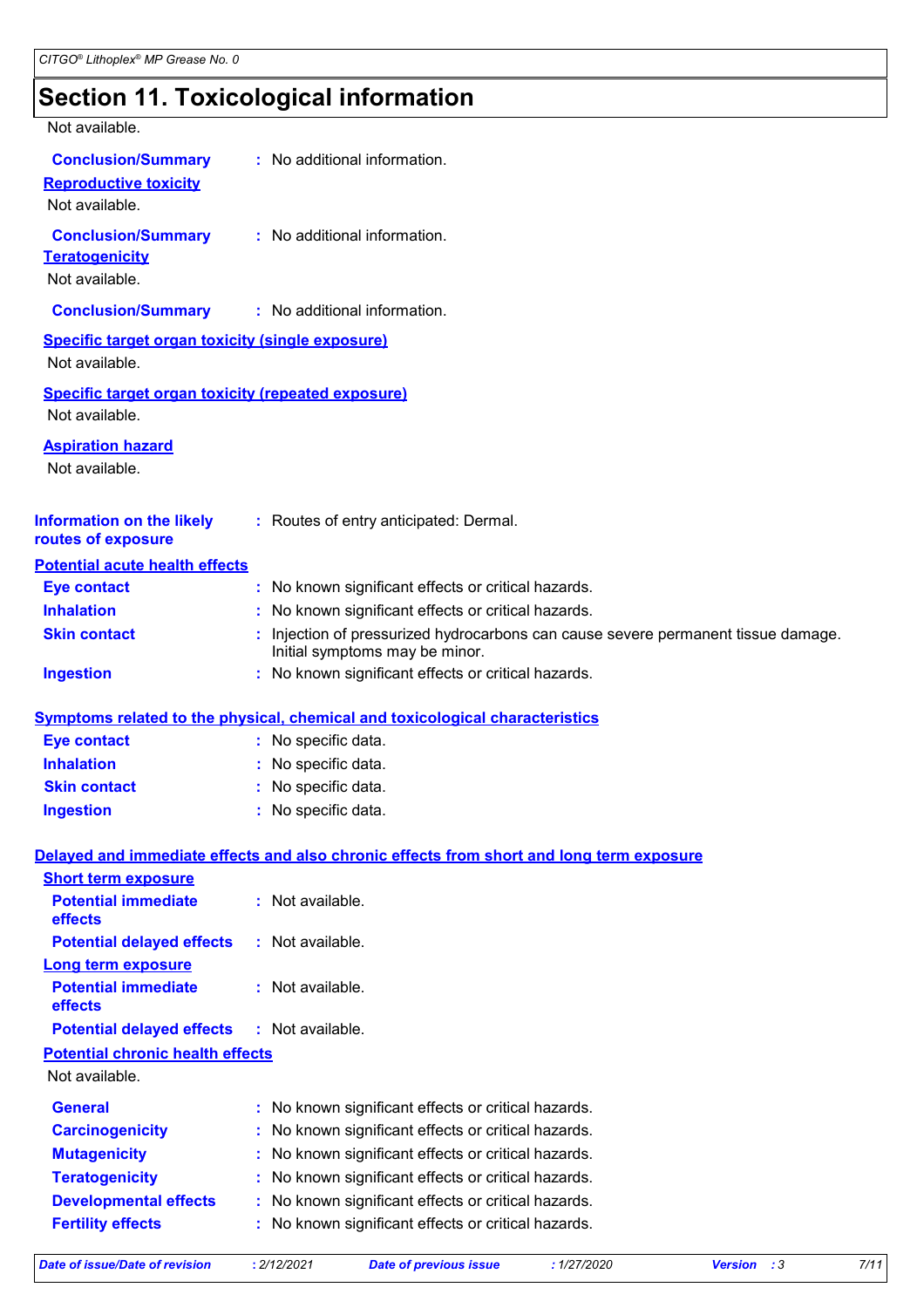### **Section 11. Toxicological information**

### **Section 12. Ecological information**

| <b>Toxicity</b>                                              |                                                                      |                                                                          |                      |
|--------------------------------------------------------------|----------------------------------------------------------------------|--------------------------------------------------------------------------|----------------------|
| <b>Product/ingredient name</b>                               | <b>Result</b>                                                        | <b>Species</b>                                                           | <b>Exposure</b>      |
| Distillates (petroleum),<br>hydrotreated heavy<br>naphthenic | Acute EC50 >10000 mg/l Fresh water                                   | Daphnia - Daphnia magna                                                  | 48 hours             |
|                                                              | Acute LC50 >100 mg/l Fresh water<br>Acute NOEL >100 mg/l Fresh water | Fish - Pimephales promelas<br>Algae - Pseudokirchneriella<br>subcapitata | 96 hours<br>72 hours |
| <b>Conclusion/Summary</b>                                    | : Not available.                                                     |                                                                          |                      |

### **Persistence and degradability**

| <b>Conclusion/Summary</b> | : Not available. |
|---------------------------|------------------|
|                           |                  |

| <b>Product/ingredient name</b>                                | <b>Aquatic half-life</b> | <b>Photolysis</b> | Biodegradability |  |
|---------------------------------------------------------------|--------------------------|-------------------|------------------|--|
| Distillates (petroleum),<br>hydrotreated heavy<br>Inaphthenic |                          |                   | <b>Ilnherent</b> |  |

#### **Bioaccumulative potential**

| <b>Product/ingredient name</b>                               | $LogP_{ow}$ | <b>BCF</b> | <b>Potential</b> |
|--------------------------------------------------------------|-------------|------------|------------------|
| Distillates (petroleum),<br>hydrotreated heavy<br>naphthenic | >6          |            | high             |

| <b>Mobility in soil</b>                                 |                    |
|---------------------------------------------------------|--------------------|
| <b>Soil/water partition</b><br><b>coefficient (Koc)</b> | $:$ Not available. |

**Other adverse effects** : No known significant effects or critical hazards.

### **Section 13. Disposal considerations**

The generation of waste should be avoided or minimized wherever possible. Disposal of this product, solutions and any by-products should at all times comply with the requirements of environmental protection and waste disposal legislation and any regional local authority requirements. Dispose of surplus and non-recyclable products via a licensed waste disposal contractor. Waste should not be disposed of untreated to the sewer unless fully compliant with the requirements of all authorities with jurisdiction. Waste packaging should be recycled. Incineration or landfill should only be considered when recycling is not feasible. This material and its container must be disposed of in a safe way. Empty containers or liners may retain some product residues. Avoid dispersal of spilled material and runoff and contact with soil, waterways, drains and sewers. **Disposal methods :**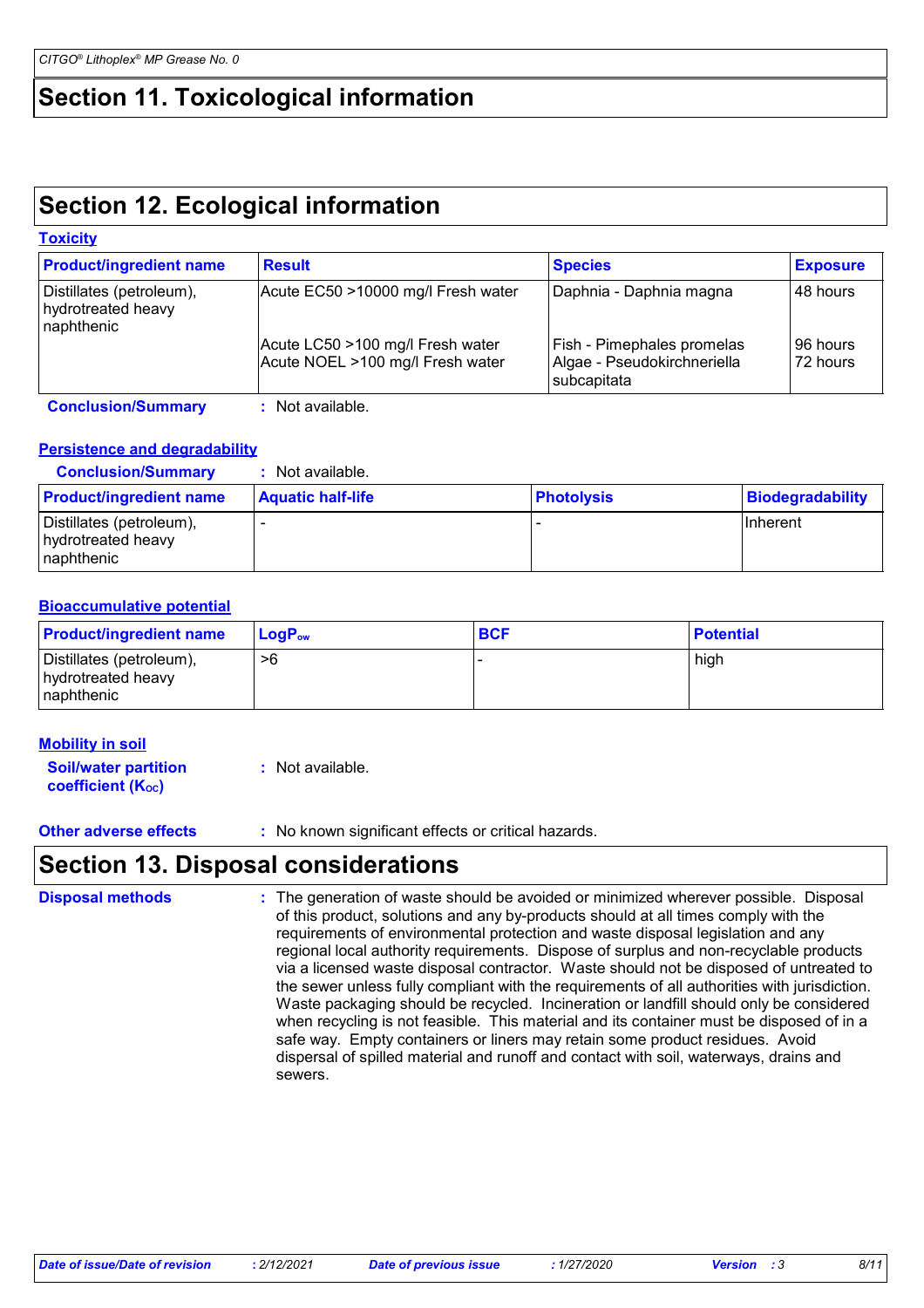### **Section 14. Transport information**

|                                      | <b>DOT Classification</b> | <b>IMDG</b>              | <b>IATA</b>              |
|--------------------------------------|---------------------------|--------------------------|--------------------------|
| <b>UN number</b>                     | Not regulated.            | Not regulated.           | Not regulated.           |
| <b>UN proper</b><br>shipping name    |                           |                          |                          |
| <b>Transport</b><br>hazard class(es) |                           |                          |                          |
| <b>Packing group</b>                 | $\overline{\phantom{a}}$  | $\overline{\phantom{a}}$ | $\overline{\phantom{a}}$ |
| Environmental<br>hazards             | No.                       | No.                      | No.                      |

**Special precautions for user** : Transport within user's premises: always transport in closed containers that are upright and secure. Ensure that persons transporting the product know what to do in the event of an accident or spillage.

**Transport in bulk according to Annex II of MARPOL and the IBC Code :** Not available.

### **Section 15. Regulatory information**

#### **U.S. Federal regulations :**

### **United States inventory (TSCA 8b)**: All components are listed or exempted.

**Clean Water Act (CWA) 307**: Phosphorodithioic acid, O,O-di-C1-14-alkyl esters, zinc salts

This material is classified as an oil under Section 311 of the Clean Water Act (CWA) and the Oil Pollution Act of 1990 (OPA). Discharges or spills which produce a visible sheen on waters of the United States, their adjoining shorelines, or into conduits leading to surface waters must be reported to the EPA's National Response Center at (800) 424-8802.

#### **SARA 302/304**

#### **Composition/information on ingredients**

**SARA 304 RQ :** Not applicable.

#### **SARA 311/312**

### **Classification :** Not applicable.

#### **Composition/information on ingredients**

| <b>Name</b>                                                                  | $\frac{1}{2}$ | <b>Classification</b>                                                       |
|------------------------------------------------------------------------------|---------------|-----------------------------------------------------------------------------|
| Phosphorodithioic acid, O,O-di- $  \leq 3$<br>C1-14-alkyl esters, zinc salts |               | ACUTE TOXICITY (dermal) - Category 4<br><b>EYE IRRITATION - Category 2A</b> |

#### **SARA 313**

|                                           | <b>Product name</b>                                              | <b>CAS number</b> | $\frac{9}{6}$ |
|-------------------------------------------|------------------------------------------------------------------|-------------------|---------------|
| <b>Form R - Reporting</b><br>requirements | Phosphorodithioic acid, O,O-di-C1-14-alkyl esters,<br>zinc salts | 68649-42-3        | -<2           |
| <b>Supplier notification</b>              | Phosphorodithioic acid, O,O-di-C1-14-alkyl esters,<br>zinc salts | 68649-42-3        |               |

SARA 313 notifications must not be detached from the SDS and any copying and redistribution of the SDS shall include copying and redistribution of the notice attached to copies of the SDS subsequently redistributed.

| . 2/12/2021<br>Date of issue/Date of revision<br>1/27/2020<br>Date of previous issue<br><b>Version</b> : 3 |  |
|------------------------------------------------------------------------------------------------------------|--|
|------------------------------------------------------------------------------------------------------------|--|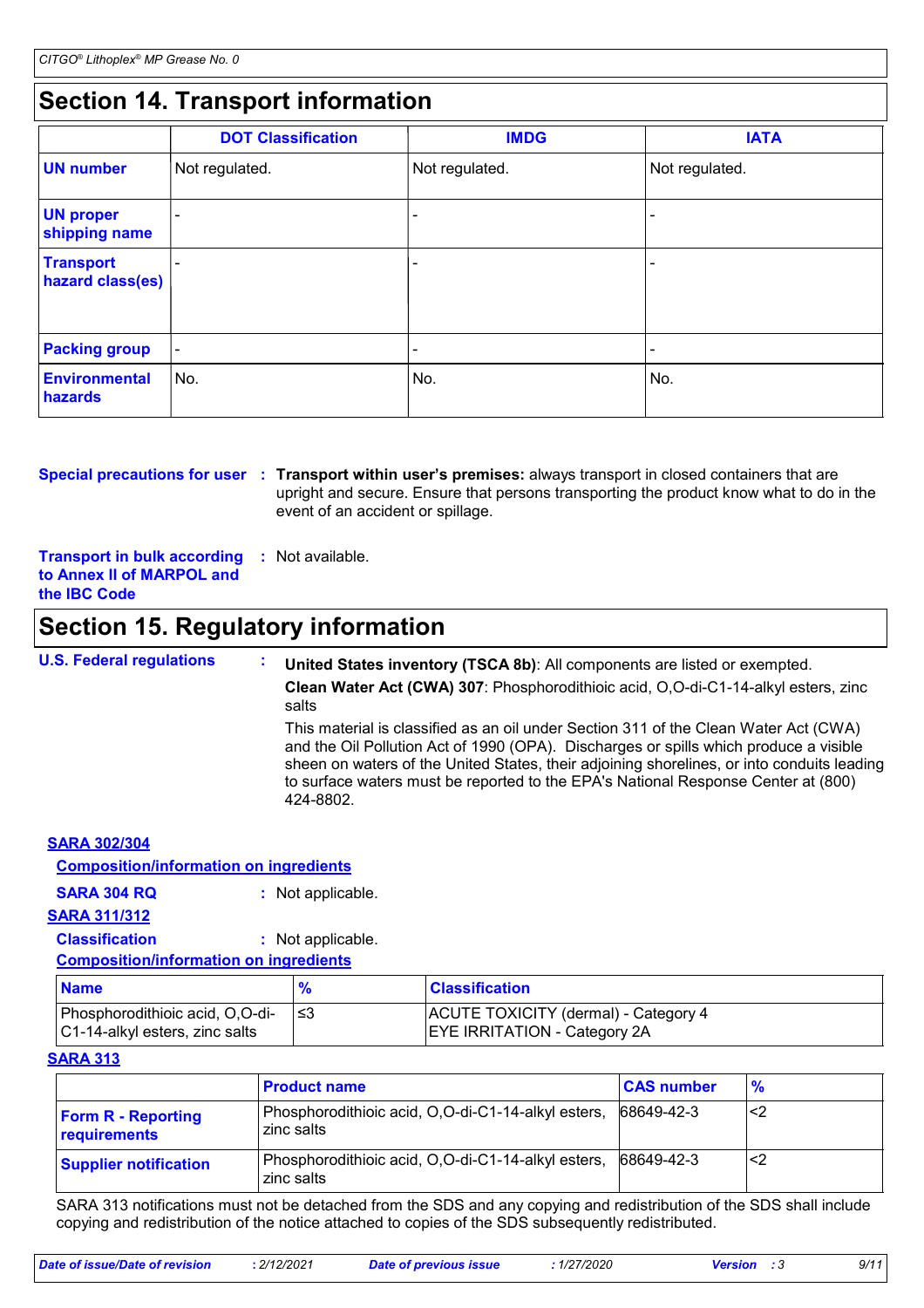### **Section 15. Regulatory information**

| <b>State requlations</b> |                                                                                             |
|--------------------------|---------------------------------------------------------------------------------------------|
| <b>Massachusetts</b>     | : None of the components are listed.                                                        |
| <b>New York</b>          | : None of the components are listed.                                                        |
| <b>New Jersey</b>        | : The following components are listed: ZINC compounds                                       |
| Pennsylvania             | : The following components are listed: ZINC COMPOUNDS                                       |
|                          | $\mathbf{A}$ if $\mathbf{B}$ as $\mathbf{A}$ is a set of the set of the set of $\mathbf{A}$ |

**California Prop. 65 Clear and Reasonable Warnings (2018)**

WARNING: This product can expose you to carbon black respirable, which is known to the State of California to cause cancer. For more information go to www.P65Warnings.ca.gov.

| Ingredient name         | $\%$  | <b>Cancer</b> | <b>Reproductive</b> | No significant risk<br><b>level</b> | <b>Maximum</b><br>acceptable dosage<br>level |
|-------------------------|-------|---------------|---------------------|-------------------------------------|----------------------------------------------|
| carbon black respirable | < 0.1 | Yes.          | No.                 |                                     |                                              |

#### **International regulations**

#### **Inventory list**

| <b>United States</b>     | : All components are listed or exempted.                                           |
|--------------------------|------------------------------------------------------------------------------------|
| Australia                | All components are listed or exempted.                                             |
| <b>Canada</b>            | All components are listed or exempted.                                             |
| <b>China</b>             | All components are listed or exempted.                                             |
| <b>Europe</b>            | All components are listed or exempted.                                             |
| <b>Japan</b>             | Japan inventory (ENCS): Not determined.<br>Japan inventory (ISHL): Not determined. |
| <b>Malaysia</b>          | Not determined.                                                                    |
| <b>New Zealand</b>       | All components are listed or exempted.                                             |
| <b>Philippines</b>       | All components are listed or exempted.                                             |
| <b>Republic of Korea</b> | All components are listed or exempted.                                             |
| <b>Taiwan</b>            | Not determined.                                                                    |
| <b>Thailand</b>          | Not determined.                                                                    |
| <b>Turkey</b>            | Not determined.                                                                    |
| <b>Viet Nam</b>          | Not determined.                                                                    |

### **Section 16. Other information**

**National Fire Protection Association (U.S.A.)**



**Reprinted with permission from NFPA 704-2001, Identification of the Hazards of Materials for Emergency Response Copyright ©1997, National Fire Protection Association, Quincy, MA 02269. This reprinted material is not the complete and official position of the National Fire Protection Association, on the referenced subject which is represented only by the standard in its entirety.**

**Copyright ©2001, National Fire Protection Association, Quincy, MA 02269. This warning system is intended to be interpreted and applied only by properly trained individuals to identify fire, health and reactivity hazards of chemicals. The user is referred to certain limited number of chemicals with recommended classifications in NFPA 49 and NFPA 325, which would be used as a guideline only. Whether the chemicals are classified by NFPA or not, anyone using the 704 systems to classify chemicals does so at their own risk.**

### **Procedure used to derive the classification**

| <b>Classification</b> | <b>Justification</b> |
|-----------------------|----------------------|
| Not classified.       |                      |